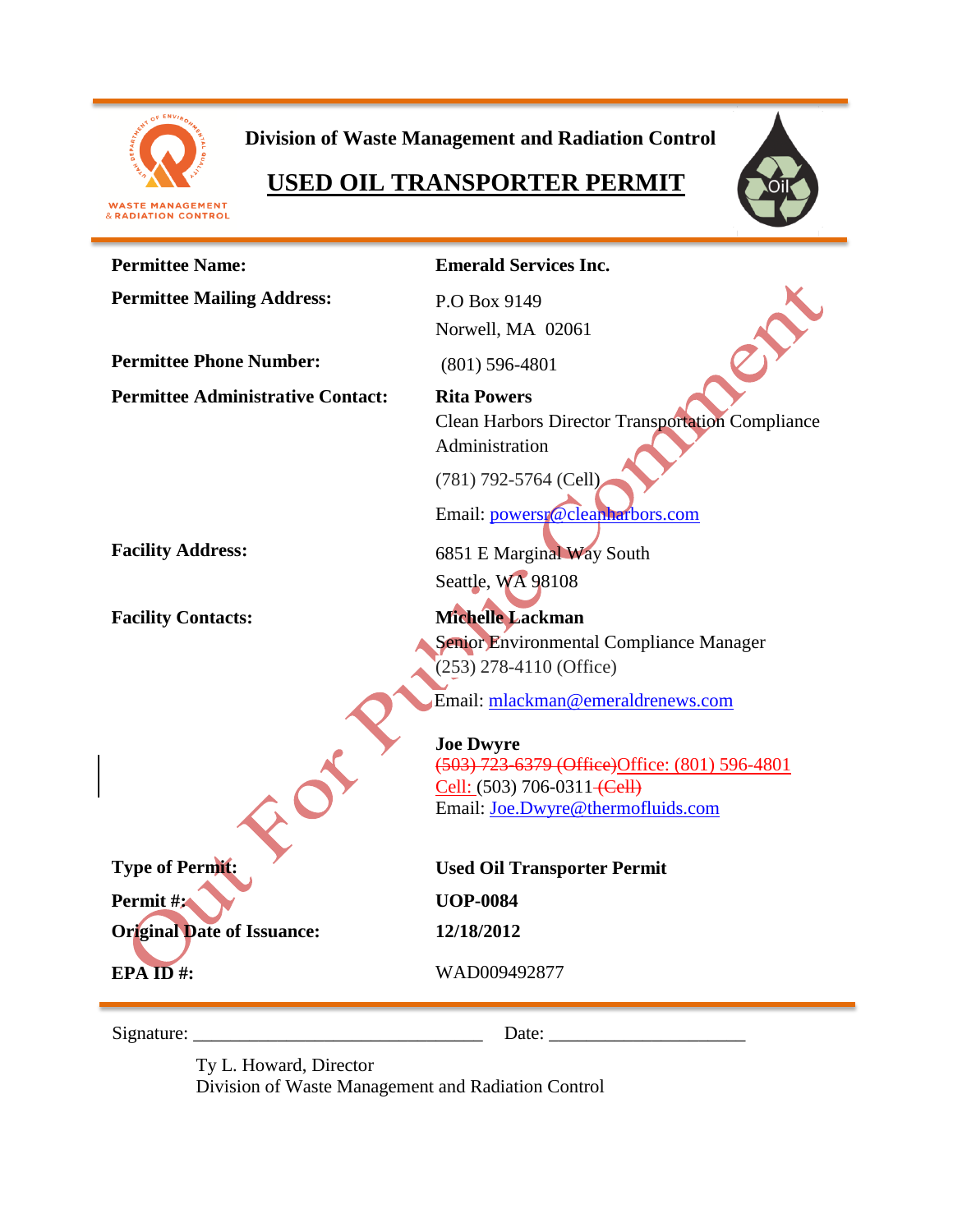### **I.A. Effect of Permit**

- I.A.1. Emerald Services Inc. (hereafter referred to as "Permittee") is hereby authorized to operate as a used oil transporter in accordance with all applicable requirements of R315-15 of the Utah Administrative Code and of the Used Oil Management Act (the Act) 19-6-701 et. seq., Utah Code Annotated and this Permit.
- I.A.2. This Permit shall be effective for a term not to exceed ten years in accordance with the requirements of R315-15-15 of the Utah Administrative Code. This Permit shall be reviewed by the Director five years after the Permit's effective date issuance or when the Director determines that the Permit requires review.
- I.A.3. Attachments incorporated by reference are enforceable conditions of this Permit, as are documents incorporated by reference into the attachments. Language in Conditions I and II supersedes any conflicting language in the attachments or documents incorporated into the attachments.

#### **I.B. Permit Revocation**

I.B.1. Violation of any permit condition or failure to comply with any provision of the applicable statutes and rules shall be grounds for enforcement actions, including revocation of this Permit. The Director shall notify the Permittee in writing of his intent to revoke this Permit.

# **I.C. Permit Modification**

- I.C.1. The Permittee may request modifications to any item or activity covered by this Permit by submitting a written permit modification request to the Director. If the Director determines the modification request is substantive, a public hearing, a 15-day public comment period or both may be required before the modification request may be determined. Implementing a substantive modification prior to the Director's written approval constitutes a violation of the Permit and may be grounds for enforcement action or permit revocation.
- I.C.2. The Permittee shall notify the Director in writing of any non-substantive changes, such as changes to the contact person, within 20 days of the change.
- I.C.3. The Director may modify this Permit as necessary to protect human health and the environment, because of statutory or regulatory changes or because of operational changes affecting this Permit.

# **I.D. Spill Prevention**

I.D.1. The Permittee shall maintain and operate all used oil transportation vehicles and associated equipment to minimize the possibility of fire, explosion or sudden or nonsudden release of used oil to the air, ground, soil, surface and groundwater and sewer systems.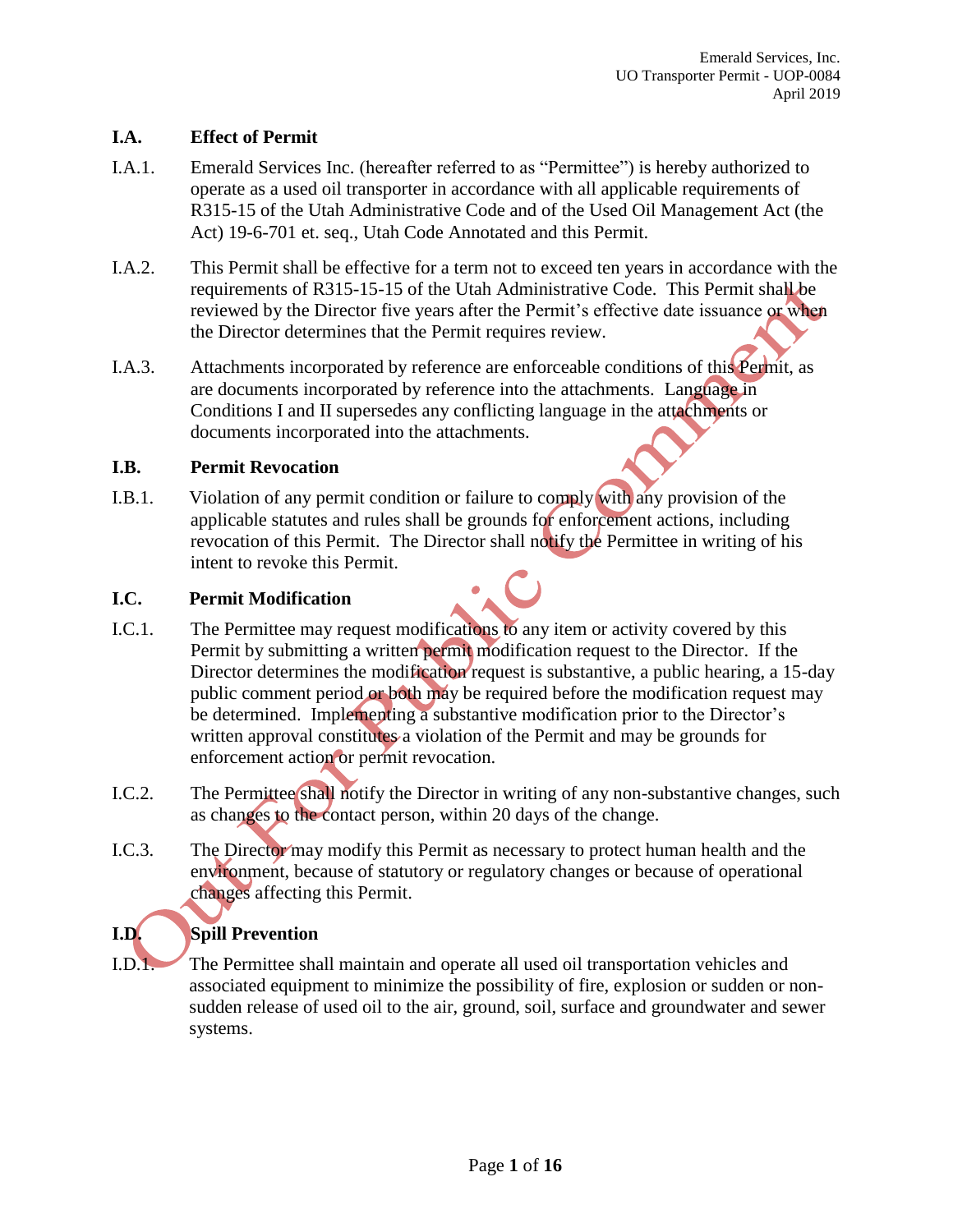#### **I.E. Record Retention**

- I.E.1. The Permittee shall maintain all applicable used oil records required by R315-15 of the Utah Administrative Code and this Permit at the Permittee's facility located at 2450 South 800 West3545 West 500 South, Salt Lake City, Utah.
- I.E.2. All records shall be readily accessible for inspection by representatives of the Director. Records may be in a hard copy or electronic format. Records shall be maintained for a minimum of three years.

#### **I.F. Tracking**

- I.F.1. The Permittee shall keep written transportation records for both the collection and delivery of used oil. Collection and delivery records may be a log, invoice, manifest, bill of lading or other shipping document.
- I.F.2. For collections, the records shall include the Permittee's name, address, EPA identification number, facility vehicle number assigned by Permittee, driver name, date of collection, the volume of used oil collected and the type of collection (i.e., bulk oil in tankers or containerized, specifying container types and numbers). Additionally, the used oil records shall include the generator's, transporter's, transfer facility's, burner's or processor's name and signature (dated upon receipt), address and EPA identification number.
- I.F.2.a. The halogen content from screening tests or analytical laboratory testing shall be documented on the used oil record/bill of lading at each used oil collection location prior to loading for transportation
- I.F.2.b. The Permittee shall record the PCB concentration based on analytical results of used transformer oil prior to collection/transport in accordance with Condition II.D.6.
- I.F.3. For deliveries, the delivery records shall include the Permittee's name, address, EPA identification number, facility vehicle number assigned by Permittee, driver name, date of delivery, the volume of used oil delivered and the type of delivery (i.e., bulk oil in tankers or containerized, specifying container types and numbers). Additionally, the used oil records shall include the receiving transfer facility's, burner's, processor's or other transporter's name and signature (dated upon receipt), address and EPA identification number.
- I.F.3.a. The Permittee shall create a new delivery record for internal transfers between the Permittee's transportation vehicles.

# **I.G. Sampling and Analyses**

I.G.1. The Permittee shall follow all sampling and analytical procedures in Condition II.D, Used Oil Collection and Analytical Procedures, when conducting used oil sampling and analytical testing to meet the requirements of R315-15 of the Utah Administrative Code and this Permit.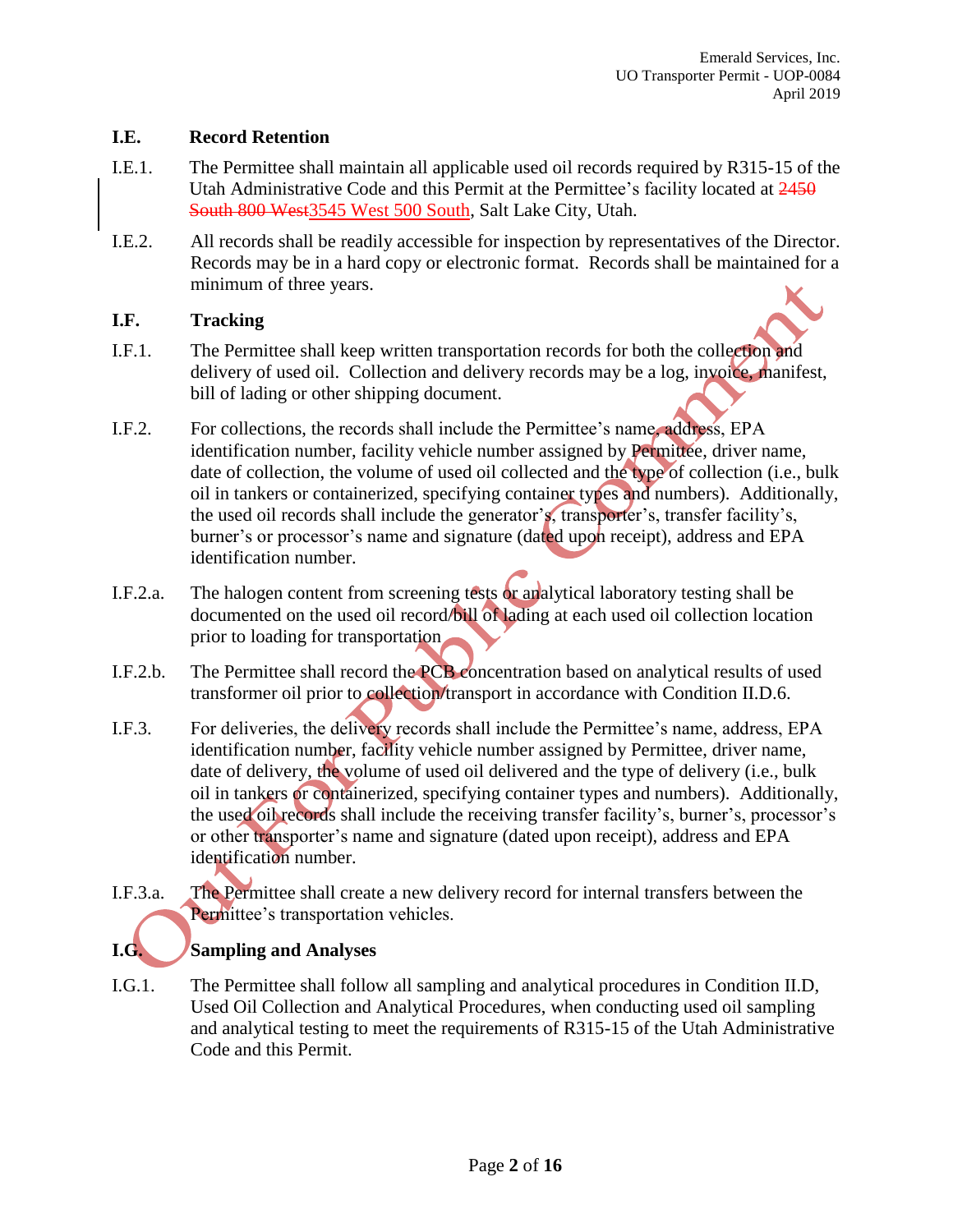#### **I.H. Prohibited Waste**

- I.H.1. Used oil that has been mixed with hazardous waste as defined by R315-1 and R315-2 of the Utah Administrative Code or PCBs as defined by R315-301-2(53) of the Utah Administrative Code shall no longer be managed as used oil and shall be subject to applicable hazardous waste and PCB-contaminated waste rules.
- I.H.2. Used oil shall not be stored in tanks, containers or storage units that previously stored hazardous waste unless these tanks, containers and storage units have been cleaned in accordance with R315-2-7 of the Utah Administrative Code.
- I.H.3. The Permittee shall not place, manage, discard or otherwise dispose of used oil in any manner specified in R315-15-1.3 of the Utah Administrative Code.

#### **I.I. Waste Disposal**

- I.I.1. The Permittee shall document and maintain records showing proper characterization, handling and disposal for used oil related wastes, including oily wastewater.
- I.I.2. The Permittee shall properly characterize used oil related wastes to determine if the wastes are hazardous or non-hazardous in accordance with R315-15-8 of the Utah Administrative Code. All wastes generated during used oil operations shall be handled in accordance with this Permit and R315-15 of the Utah Administrative Code. The wastes shall be taken to an appropriate facility permitted to handle the type of waste generated.

#### **I.J. Used Oil Storage**

- I.J.1. The Permittee shall not store used oil longer than 24 hours without first obtaining a transfer facility or processor permit for that storage location. This includes storing used oil in vehicles at loading and unloading docks and parking areas.
- I.J.2. The Permittee shall notify the Director if the 24-hour storage is exceeded due to mechanical failure of the Permittee's transportation vehicle prior to exceeding the 24 hour storage requirement.

# **I.K. Liability and Financial Requirements**

- I.K.1. The Permittee shall procure and maintain general liability and sudden used oil thirdparty environmental pollution liability coverage for the Permittee's operations as required by R315-15-10 of the Utah Administrative Code.
- I.K.2. The Permittee shall provide documentation of financial responsibility, environmental pollution legal liability and general liability coverage annually to the Director for review and approval by March 1 of each reporting year or upon request by the Director.
- I.K.3. The Permittee shall notify the Director immediately of any changes to the extent and type of liability coverage in accordance with R315-15-10 of the Utah Administrative Code.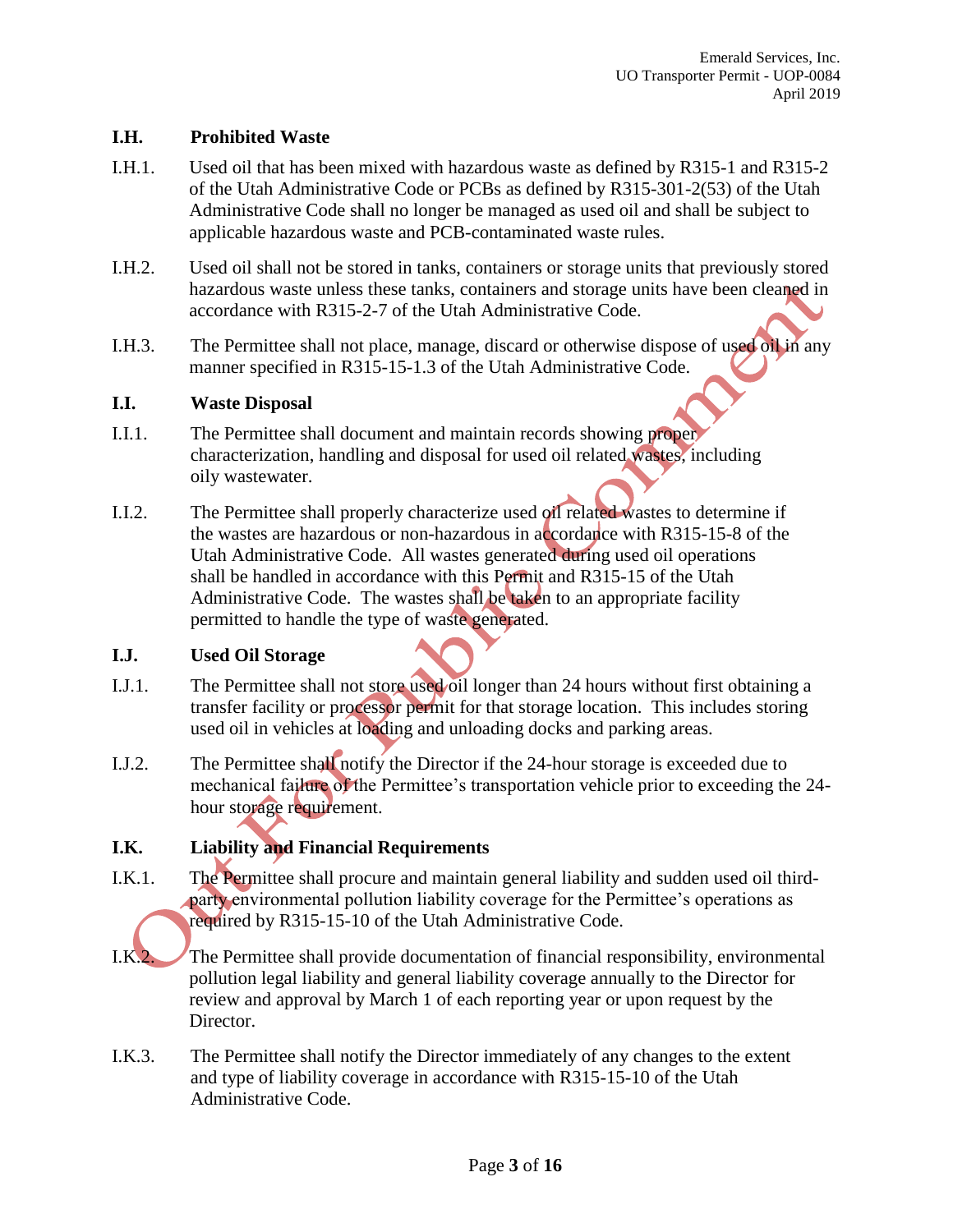# **I.L. Used Oil Handler Certificate**

I.L.1. In accordance with R315-15-4.1 of the Utah Administrative Code, the Permittee shall not operate as a used oil transporter without obtaining annually a Used Oil Handler Certificate from the Director. The Permittee shall pay a used oil handler fee, pursuant to Utah Code 63J-1-504, by December 31 of each calendar year to receive certification for the upcoming calendar year.

#### **I.M. Inspection and Inspection Access**

- I.M.1. Any duly authorized employee of the Director may, at any reasonable time and upon presentation of credentials, have access to and the right to copy any records relating to used oil and to inspect, audit or sample. The employee may also make record of the inspection by photographic, electronic, audio, video or any other reasonable means to determine compliance.
- I.M.2. In addition, the authorized employees may collect soil, groundwater or surface water samples to evaluate the facility's compliance.
- I.M.3. Failure to allow reasonable access to the property by an authorized employee may constitute "denial of access" and may be grounds for enforcement action or permit revocation.

#### **I.N. Annual Report**

I.N.1. As required by R315-15-13.4 of the Utah Administrative Code, the Permittee shall prepare and submit an Annual Report of its used oil activities for the calendar year to the Director by March 1 of the year following the reported activity. Form UO 004 (Annual Report for Used Oil Transporter Facilities) describing the Permittee's used oil activities in Utah. The Annual Report shall also include all financial assurance documentation required by Form UO 004.

#### **I.O. Other Laws**

I.O.1. Nothing in this Permit shall be construed to relieve the Permittee of his obligation to comply with any Federal, State or local law.

# **I.P. Enforceability**

I.P.1. Violations documented through the enforcement process pursuant to Utah Code Annotated 19-6-112 may result in penalties in accordance with R315-102 of the Utah Administrative Code.

# **I.Q**. **Effective Date**

I.Q.1. The permit is effective on the date of signature by the Director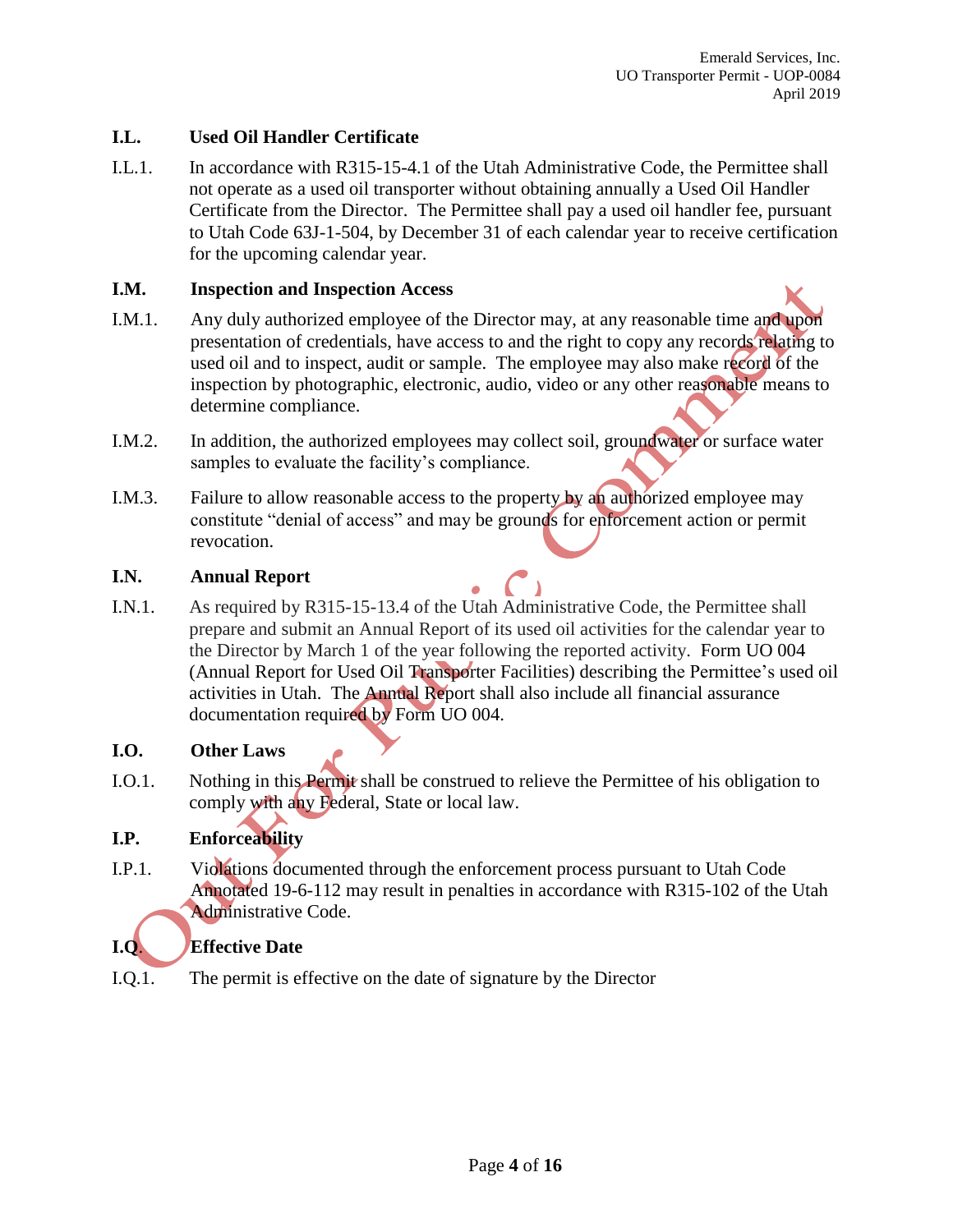#### **II.A. Transportation Operations**

- II.A.1. The Permittee is authorized to transport used oil and deliver the used oil to another permitted transporter, transfer facility, processor and re-refiners or used oil burners in accordance with R315-15-4.4 of the Utah Administrative Code.
- II.A.2. Used oil recovered from oily water shall be managed as used oil in accordance with R315-15 of the Utah Administrative Code and this Permit.
- II.A.3. The Permittee shall comply with TSCA regulations when transporting used oil with PCB concentrations greater than or equal to 50 ppm (mg/kg).

# **II.B. Transport Vehicle Requirements**

II.B.1. The Permittee shall only transport used oil in the types of vehicles listed in Table II.B.

| <b>Type of Vehicle</b> | <b>Used Oil Capacity (gallons)</b> |
|------------------------|------------------------------------|
| Peterbilt Tanker Truck | 4,DUU                              |
| Peterbilt Box Truck    |                                    |
| Pup Trailer            | 1,500                              |
| Vacuum Truck           | 3.000                              |
|                        |                                    |

#### **Table II.B: Vehicle Description**

- II.B.2. All Permittee's used oil transport vehicles shall have the words "USED OIL" on both sides of the transport vehicle in a contrasting color that is distinguishable from the background color and at least two inches tall. These designations shall be in place at all times the transport vehicle is transporting or storing used oil.
- II.B.3. All vehicles, which transport used oil, shall have a copy of the Permittee's Emergency Spill Plan (Attachment 1- Emergency Spill Plan) maintained in the vehicle at all times.
- II.B.4. The Permittee shall maintain emergency spill cleanup materials in all vehicles used to transport used oil as specified in Condition II.G of this Permit.

# **II.C. Used Oil Loading and Unloading Requirements**

- II.C.1. The Permittee shall secure the vehicle by positioning wheel chocks and applying the emergency brakes before loading or unloading used oil.
- II.C.2. The Permittee shall inspect all used oil collection equipment (e.g., vehicles and associated pumping equipment) for any damage prior to use.
- II.C.3. The Permittee shall place buckets or other containers under piping connections to collect drips of used oil during loading and unloading operations.
- II.C.4. The Permittee shall ensure the amount of used oil to be loaded into the transport vehicle will not exceed the carrying capacity. The Permittee shall utilize a calibrated gauging instrument to measure used oil volume in each collection vehicle.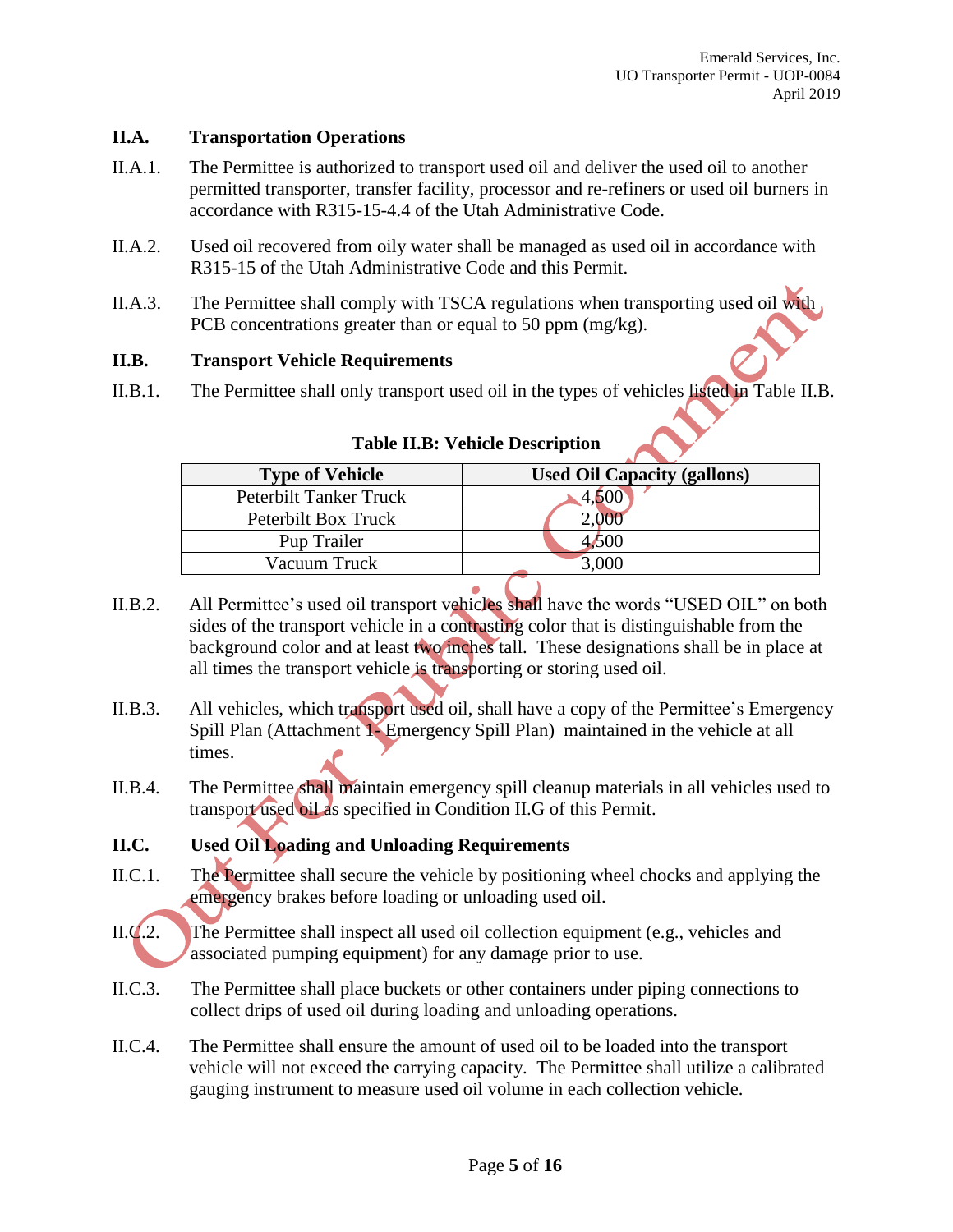- II.C.5. The Permittee is allowed to transfer to the Permittee's rail cars in accordance with the rail car loading procedure in Attachment 2 (Rail Car Loading and Unloading Procedure).
- II.C.5.a. During loading and unloading operations at rail yards, two trained operators shall remain at the Permittee's Transfer Facility rail yard location and maintain control of the operations throughout the entire used oil transfer.

#### **II.D. Used Oil Sampling and Analytical Procedures**

- II.D.1. Prior to loading the used oil for transport, the Permittee shall collect a representative sample using from tanks and containers in accordance with sampling procedures in in Attachment 3 (Container/Tank Sampling Procedure) and screen the used oil for halogens using either Method 9077 specified in Condition II.D.4 or a Utah-certified laboratory or documentation to support generator knowledge.
- II.D.2. Used oil determined to be on-specification by a Utah-registered marketer can be collected and transported without further testing. Bills of Lading or used oil transportation records shall reference the laboratory identification number for the associated analytical data.

#### II.D.3. **Bulk and Drum Sample Collection Requirements**

- II.D.3.a. The Permittee shall ensure a representative sample is collected from tanks, totes, drums or other containers from which used oil is collected. Sampling personnel shall be trained on appropriate sampling methods for each type of container and matrix.
- II.D.3.b. Samples collected from bulk oil containers greater than 55 gallons shall be individual samples, not composite samples.
- II.D.3.c. A representative composite sample may be collected from individual drums or containers containing used oil from the same source. A representative composite sample may consist of not more than four drums/containers or 220 gallons, whichever is less, per composite sample. The individual samples shall be taken and consolidated into one representative composite sample and tested.
- II.D.3.d. Drums or containers of used oil from different sources or processes shall be sampled individually.

# II.D.4. **Halogen Field Screening Methods**

- II.D.4.a. The Permittee shall screen for halogens in the field, prior to the acceptance or delivery of used oil or oily water subject to R315-15 of the Utah Administrative Code as specified in Conditions II.D.4.b through II.D.4.d.
- II.D.4.b. Used oil that contains less than 20% water shall be screened for halogens with a CLOR-D-TECT halogen test kit (EPA Method 9077).
- II.D.4.c. Used oil that contains between 20% and 70% water shall be screened for halogens with a HYDROCLOR- $Q^{\circledast}$  test kit. The resulting halogen concentration must be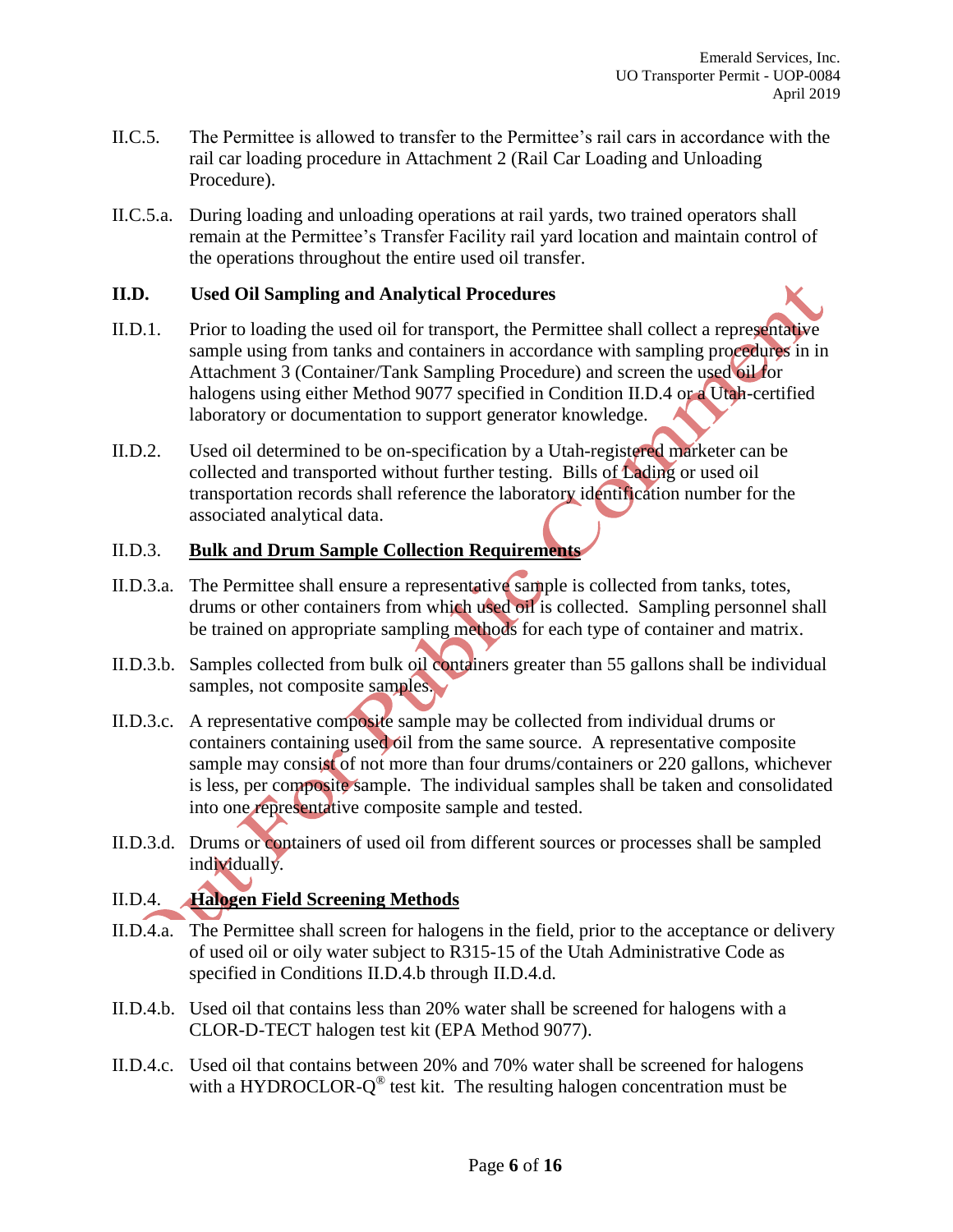corrected using the following conversion formula to calculate true halogen concentration.

*True Halogen Concentration = Reading Syringe + [(10 + ml oil in sample)/10]*

**Example**: sample contains 6 ml water and 4 ml oil (60% water) and the syringe reading is 2,000 ppm, then the true concentration is:

*2,000 ppm [(10 + 4)/10] = 2,800 ppm*

- II.D.4.d. Used oil that contains greater than 70% water shall be screened for halogens with a HYDROCLOR-Q test kit. Correction of the halogen screening results is not required.
- II.D.4.e. The Permittee shall document on acceptance records the screening results to determine if the total halogens concentration of the incoming used oil is less than 1,000 ppm.
- II.D.4.f. Results of all halogen field screening results shall be recorded on the shipping document such as a bill of lading by the sampler.
- II.D.4.g. The requirement for a quality control sample (duplicate) may be satisfied by testing prior to off-loading from permitted vehicles in accordance with the CLOR-D-TECT<sup>®</sup> kits (Method 9077 of SW846) and is not required for each load collected.

# II.D.5. **Halogen Laboratory Analytical Methods**

II.D.5.a. When relying on laboratory testing, the Permittee shall submit a representative used oil sample to a Utah-certified laboratory to analyze for total halogen concentrations using Method 9076 or other equivalent method approved by the Director.

#### II.D.6. **PCB Contaminated Used Oil**

- II.D.6.a. The Permitted shall not accept for transport used oil with PCB concentrations greater than or equal to 50 ppm. The Permittee shall manage used oil with PCB concentrations of greater than or equal to 2 mg/kg (ppm) in accordance with R315-15-18 of the Utah Administrative Code. Used oil may not be diluted to avoid any provision of any federal or state environmental rules.
- II.D.6.b. Prior to accepting and transporting used transformer oil or other used oil contaminated with PCBs, the transporter shall obtain analytical documentation of the PCB concentration from the generator and attach to the transportation record.
- II.D.6.c. Vehicles, tanks, containers, piping or other ancillary equipment (herein referred to as equipment) used to transport, transfer or store used oil containing PCBs at concentrations of 50 ppm or greater shall be decontaminated as described in 40 CFR 761 Subpart S prior to transporting or storing used oil less than 50 ppm. Any used oil transported or stored in this contaminated equipment, before decontamination, is assumed to contain PCBs at concentrations of 50 ppm or greater.
- II.D.6.d. All used oil transported or stored in equipment previously used to transport, or store used oil containing PCBs at concentrations of 2 ppm or greater and less than 50 ppm is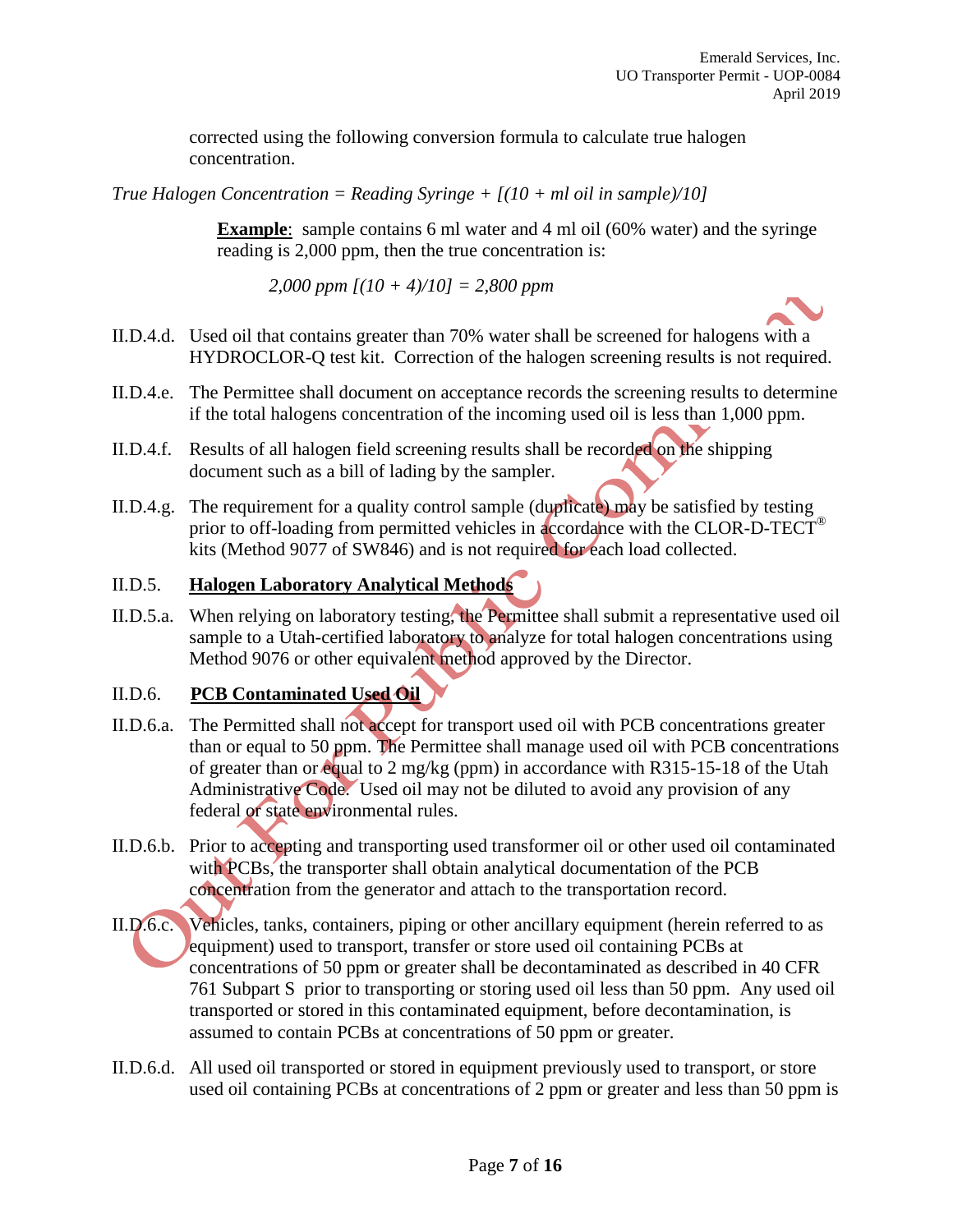assumed to contain PCBs with at concentrations of 2 ppm or greater unless equipment is decontaminated as described in 40 CFR 761 Subpart S.

#### **II.E. Rebuttable Presumption**

- II.E.1. Used oil with total halogen concentrations greater than 1,000 parts per million (ppm) is presumed to have been mixed with a hazardous waste and shall be managed as a hazardous waste unless the Permittee successfully rebuts the presumption.
- II.E.2. The Permittee may rebut the hazardous waste presumption in accordance with  $R315<sub>1</sub>$ 15-4.5 of the Utah Administrative Code if the Permittee can demonstrate that the used oil does not contain significant concentrations of any of the halogenated hazardous constituents listed in Appendix VIII of EPA CFR 40, Part 261 which includes volatiles, semi-volatiles, PCBs, pesticides, herbicides and dioxin/furans.

| <b>Sample Preparation</b>                                                                                                                                                                                                                        | <b>Analytical Procedure</b>  | <b>Analytes</b>   |                    |
|--------------------------------------------------------------------------------------------------------------------------------------------------------------------------------------------------------------------------------------------------|------------------------------|-------------------|--------------------|
|                                                                                                                                                                                                                                                  | 8082A                        | <b>PCB CAS RN</b> | <b>PCB</b> Aroclor |
|                                                                                                                                                                                                                                                  |                              | $12674 - 11 - 2$  | 1016               |
|                                                                                                                                                                                                                                                  | <b>PCB</b> Analytical Method | 147601-87-4       | 1210               |
|                                                                                                                                                                                                                                                  |                              | 151820-27-8       | 1216               |
|                                                                                                                                                                                                                                                  | Analyses of the              | 11104-28-2        | 1221               |
| Aroclors bolded in the<br>last column are<br>3500C, 3580A<br>mandatory.<br>Choose an additional<br>two Aroclors from the<br>last column for analysis<br>which could be<br>contained in the oil,<br>which will make a total<br>of seven Aroclors. |                              | 37234-40-5        | 1231               |
|                                                                                                                                                                                                                                                  |                              | 11141-16-5        | 1232               |
|                                                                                                                                                                                                                                                  |                              | 71328-89-7        | 1240               |
|                                                                                                                                                                                                                                                  |                              | 53469-21-9        | 1242               |
|                                                                                                                                                                                                                                                  |                              | 12672-29-6        | 1248               |
|                                                                                                                                                                                                                                                  |                              | 165245-51-2       | 1250               |
|                                                                                                                                                                                                                                                  |                              | 89577-78-6        | 1252               |
|                                                                                                                                                                                                                                                  |                              | 11097-69-1        | 1254               |
|                                                                                                                                                                                                                                                  |                              | 11096-82-5        | <b>1260</b>        |
|                                                                                                                                                                                                                                                  |                              | 37324-23-5        | 1262               |
|                                                                                                                                                                                                                                                  | 11100-14-4                   | 1268              |                    |

**Table II.D: PCB Sample Preparation and Analytical Methods**

- II.E.3. If the additional testing shows that used oil has been mixed with a listed hazardous waste listed in R315-2-10 of the Utah Administrative Code the mixture is subject to regulation as a hazardous waste regardless of the level of halogenated constituents.
- II.E.4. The rebuttable presumption does not apply to metalworking oils/fluids containing chlorinated paraffins if they are processed through a tolling arrangement as described in R315-15-2.5(c) of the Utah Administrative Code to reclaim metalworking oils/fluids. The rebuttable presumption does apply to metalworking oils/fluids if such oils/fluids are recycled in any other manner or disposed.
- II.E.5. The rebuttable presumption does not apply to used oils contaminated with chlorofluorocarbons (CFCs) removed from refrigeration units if the CFCs are destined for reclamation. The rebuttable presumption does apply to used oils contaminated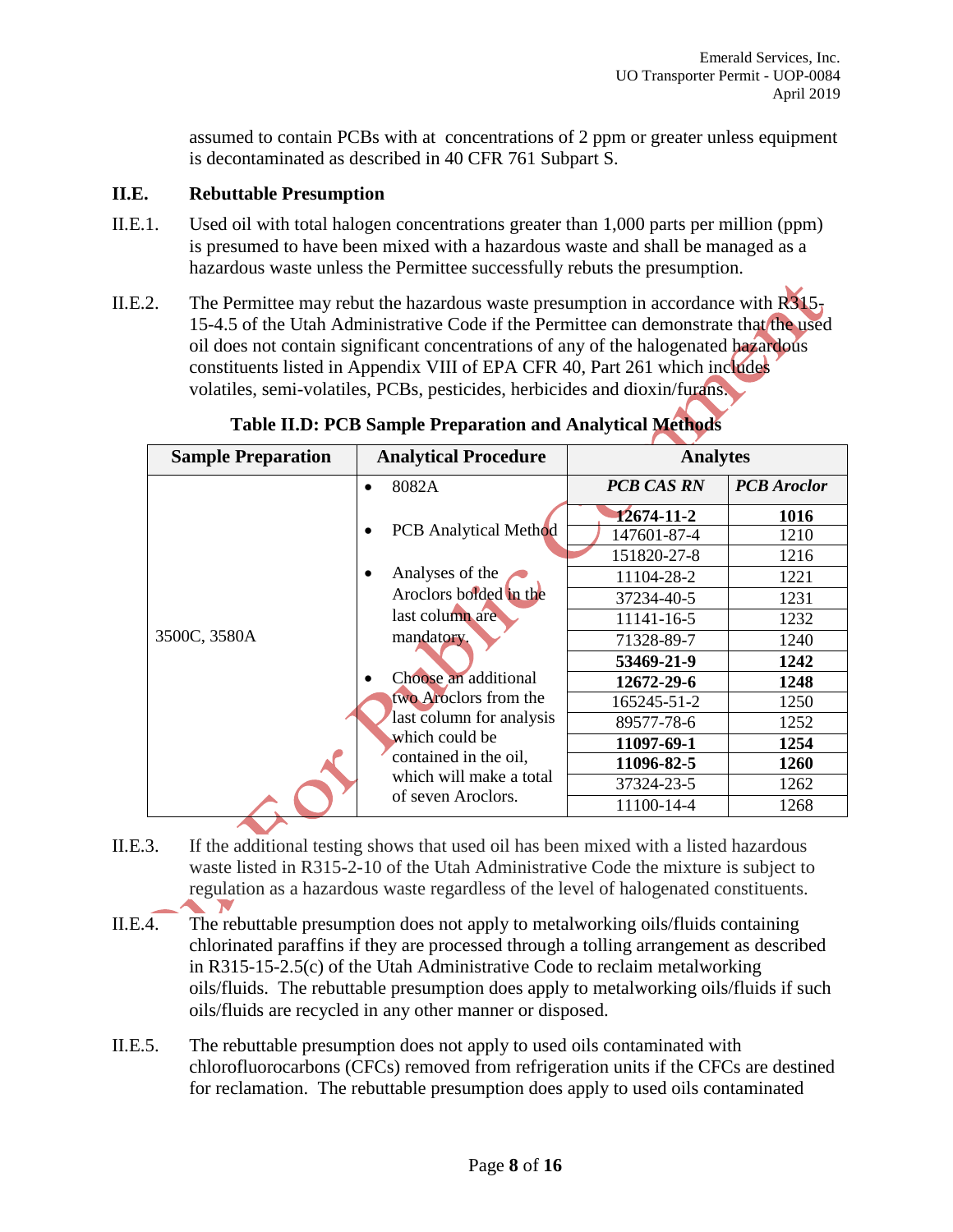with CFCs that have been mixed with used oil from sources other than refrigeration units.

#### **II.F. Used Oil Training**

- II.F.1. The Permittee shall train used oil handlers of used oil activities in accordance with R315-15-4 of the Utah Administrative Code and the requirements of this Permit. New employees may not manage or process used oil without a trained employee present until used oil training is completed.
- II.F.2. The Permittee shall follow a written training program. Employee training shall include documentation that the following topics were covered; identification of used oil, recordkeeping requirements and facility used oil procedures for handling, transporting, sampling and analysis, emergency response, spill reporting and personal safety.
- II.F.3. Employees collecting and performing field halogen testing shall be trained and demonstrate competence in collecting a representative used oil sample and testing for halogens using a CLOR-D-TECT<sup>®</sup> kit prior to fieldwork if Utah certified laboratory data is not available.
- II.F.4. The Permittee shall provide, at a minimum, an annual used oil-training refresher course for employees handling used oil. Additional training is required if the Permittee changes used oil handling procedures or this Permit is modified.
- II.F.5. The Permittee shall keep training records for each employee for a minimum of three years. Employees and supervisors shall sign and date training attendance sheets to document class attendance.

#### **II.G. Spill Response, Remediation and Reporting**

- II.G.1. In accordance with R315-15-9.1(a) of the Utah Administrative Code, the person responsible for the spill shall immediately take appropriate action to minimize the threat to human health and the environment and notify the DEQ Hotline at (801) 536-4123 if the spill is greater than 25 gallons or for smaller spills that pose threat to human health or the environment.
- II.G.2. Responders shall take action to prevent spill from spreading by utilizing absorbent, booms, pads, rags, etc.
- II.G.3. Once the material is containerized, a waste determination shall be made to determine the material's disposition.
- II.G.4. The Director may require additional cleanup action to protect human health or the environment.
- II.G.5. All costs associated with the cleanup shall be at the expense of the Permittee.
- II.G.6. Vehicle spill kits shall contain, at a minimum, the equipment listed in Table II.G of this Permit and shall be checked daily prior to collection activities.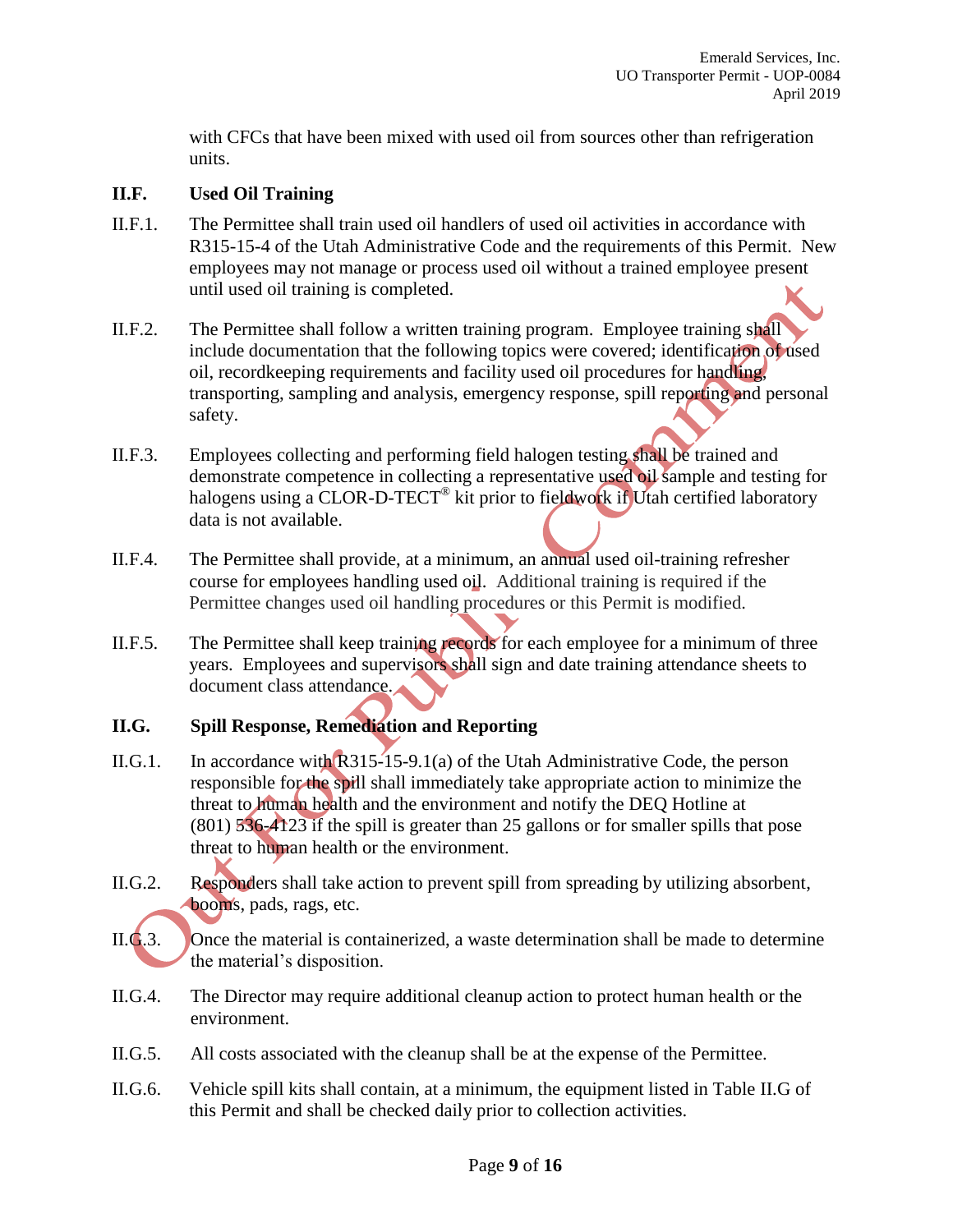- II.G.7. The Permittee shall report all relevant information, including the amount of waste generated from cleanup efforts, the characterization of the waste (i.e. hazardous or non-hazardous), final waste determination and disposal records. The report shall also include actions taken by the Permittee to prevent future spills.
- II.G.8. An air, rail, highway or water transporter who has discharged used oil shall give notice, if required by 49 CFR 171.15, to the National Response Center at http://nrc.uscg.mil/nrchp.html, (800) 424-8802 or (202) 426-2675. In addition to the notification above, a written report, as required in 49 CFR 171.16, shall be presented to the Director, Office of Hazardous Materials Regulations, Materials Transportation Bureau located in Washington, D.C., 20590.
- II.G.9. In accordance with R315-15-9.4 of the Utah Administrative Code, the Permittee shall submit to the Director a written report within 15 days of any reportable release of used oil.

| <b>Equipment Description</b>              | Quantity         |
|-------------------------------------------|------------------|
| Shovel                                    |                  |
| <b>Broom</b>                              | 1                |
| <b>Buckets</b>                            | $\overline{2}$   |
| Spill Pads                                | 10               |
| <b>Granulated Absorbent</b>               | $2 \text{ ft}^3$ |
| <b>Boom/oil Socks</b>                     | 3                |
| Spill Plan with Emergency Contact Numbers | $\mathbf{1}$     |
|                                           |                  |

# **Table II.G: Spill Kit Equipment Requirements**

.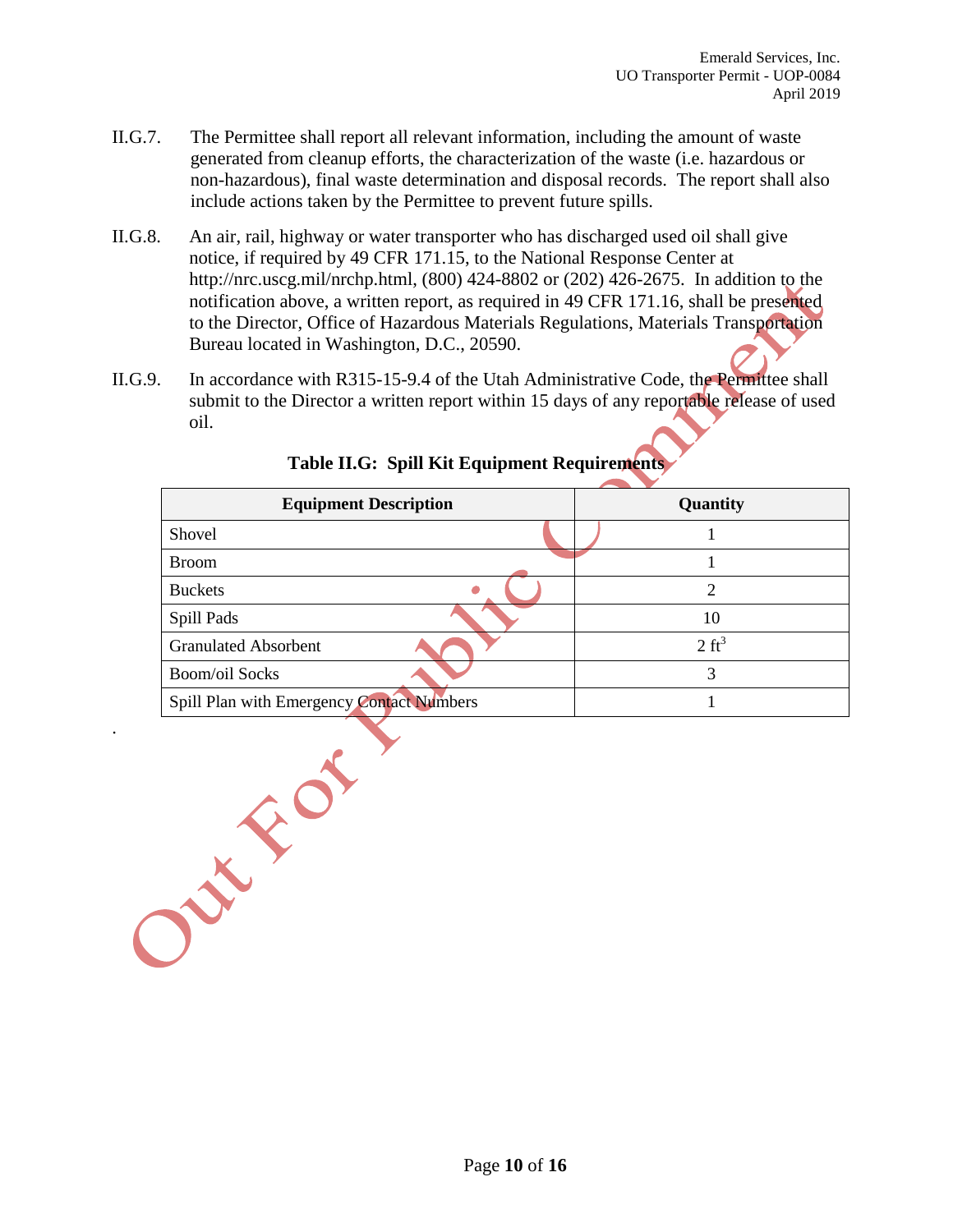#### **Attachment 1**

#### **Emergency Spill Plan**

#### **1.0. General Procedures**

- 1.1. Emerald shall immediately cleanup any spill which occurs during the transportation and loading/unloading of used oil.
- 1.2. Drivers shall maintain the integrity of the scene while ensuring the safety of bystanders and themselves. If bystanders or the driver is at risk then call 911 when warranted to summon emergency personnel to the scene.
- 1.3. The driver shall take action to prevent the spilled material from spreading by utilizing absorbent, dirt, booms, pads, rags, etc. The driver should prevent used oil from entering any adjacent storm water drain or sewer drain system.
- 1.4. In the event that more resources are required, contact your supervisor to dispatch a spill response team to help facilitate the mitigation and/or remediation of the spill.
- 1.5. Used Oil spills exceeding 25 gallons, or that pose a risk to human health and the environment, shall be reported to Emerald management and to the Utah Department of Environmental Quality immediately after containment of the spill.
- 1.6. Emerald drivers shall submit a completed spill report to a supervisor at or before the end of the driver's shift. The report must follow the reporting requirements of R315-15 and the Emerald Transporter Permit and include:
	- Name, phone number, and address of person responsible for the release
	- Name, title, and phone number of person reporting
	- Time and date of release
	- Location of the release (specific as possible)
	- Description contained on the manifest and the amount of material released
	- Cause of release
	- Possible hazards to human health or the environment and emergency action taken to minimize the threat (including the extent of injuries, if any)
	- Complete Spill Report and Incident Report and email to Corporate Environmental Compliance.
- 1.7. Emerald employees shall report any spills to management, regardless of the volume. Employees are exempted from reporting de minimis drips to management that are immediately cleaned up responsible employee.
- 1.8. Used oil transport vehicles shall maintain absorbents and equipment to contain a leaking containers and spills. The Permittee's used oil transport vehicles shall be equipped, at a minimum, with in the equipment listed in Table 1.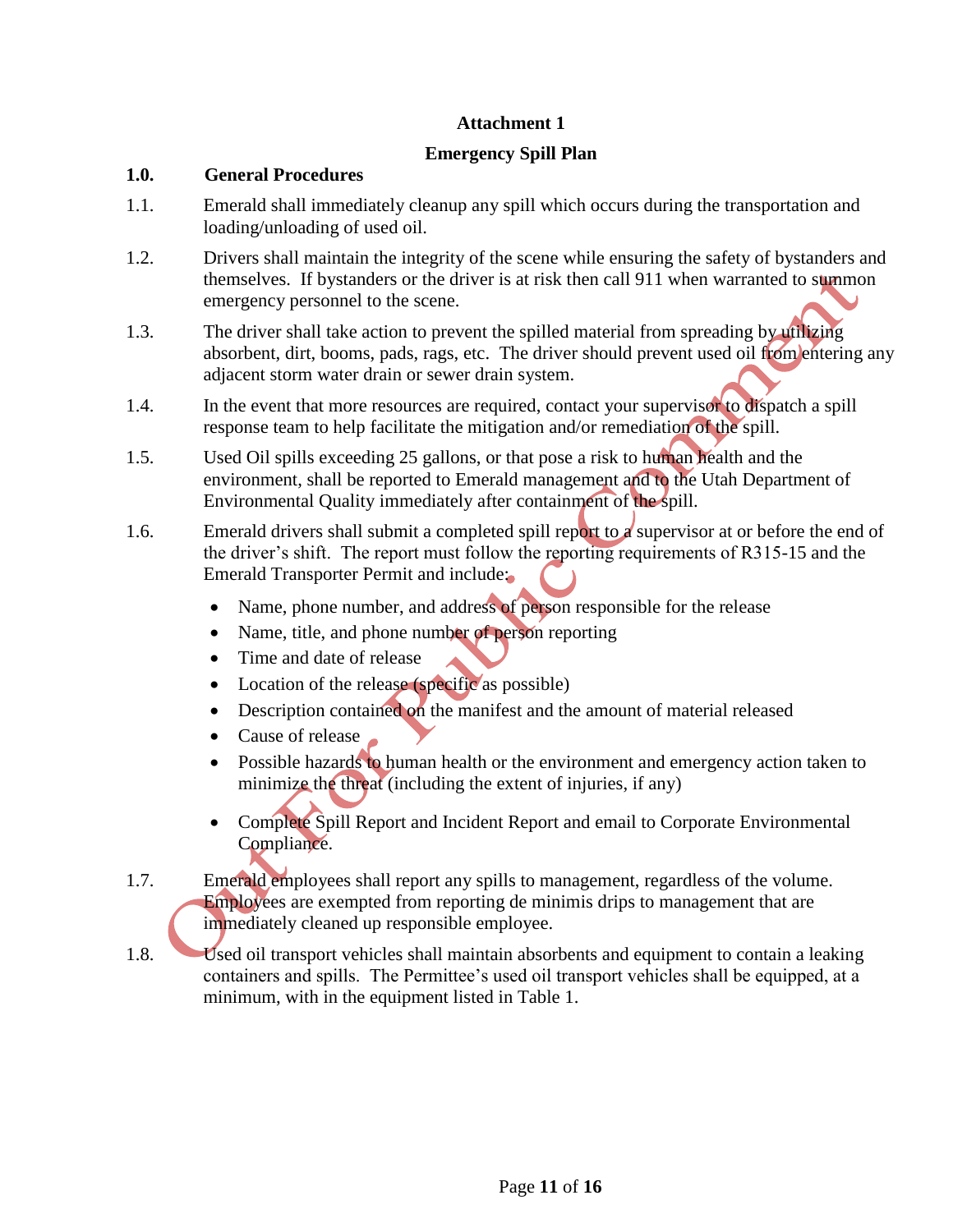| <b>Equipment Description</b>              | Quantity       |
|-------------------------------------------|----------------|
| Shovel                                    |                |
| <b>Catch Basin Cover</b>                  |                |
| <b>Buckets</b>                            | $\mathfrak{D}$ |
| Spill Pads                                | 10             |
| <b>Granulated Absorbent</b>               | 1 Bag          |
| <b>Boom/oil Socks</b>                     | 3              |
| Spill Plan with Emergency Contact Numbers |                |

# **Table 1: Spill Equipment List for Vehicles**

# 1.9. Reporting Highway and Railcar Spills

If a spill occurs on a highway or railway employees should immediately stop the release if possible, secure the scene and contain the spill. Immediately notify [Facility Name] management, emergency contacts in Table 3 below. If there are, injuries to personnel/public or the spill will require additional emergency responders to contain then all 911 to request help. The discharge notification form is included in this spill plan shall be completed immediately by the operator after containment of the used oil, notification to emergency responders (if applicable) and Emerald's management.  $\bullet$  ,  $\bullet$ 

| <b>Contact Person</b>                        | Title                         | <b>Contact Information</b>                                                             |
|----------------------------------------------|-------------------------------|----------------------------------------------------------------------------------------|
| Joe Dwyre                                    | <b>Branch General Manager</b> | Mobile: 503-706-0311801-596-4801<br>Office: 503-723-6379<br>Joe.Dwyre@thermofluids.com |
| Joe Valerio                                  | <b>Regional Manager</b>       | Mobile: 509-998-6671<br>jvalerio@emeraldrenews.com                                     |
| Fire Response<br>(In case of fire or injury) | <b>NA</b>                     | 911                                                                                    |
| Clean Harbors                                | Response/Cleanup Contractor   | Office: 800-645-8265                                                                   |

| Table: 2: Emergency Contacts List (Company Personnel) |  |
|-------------------------------------------------------|--|
|-------------------------------------------------------|--|

Drivers may also refer to Emerald's EMS and facility SPCC Plan for additional information related to Contingency Plans and Emergency Response.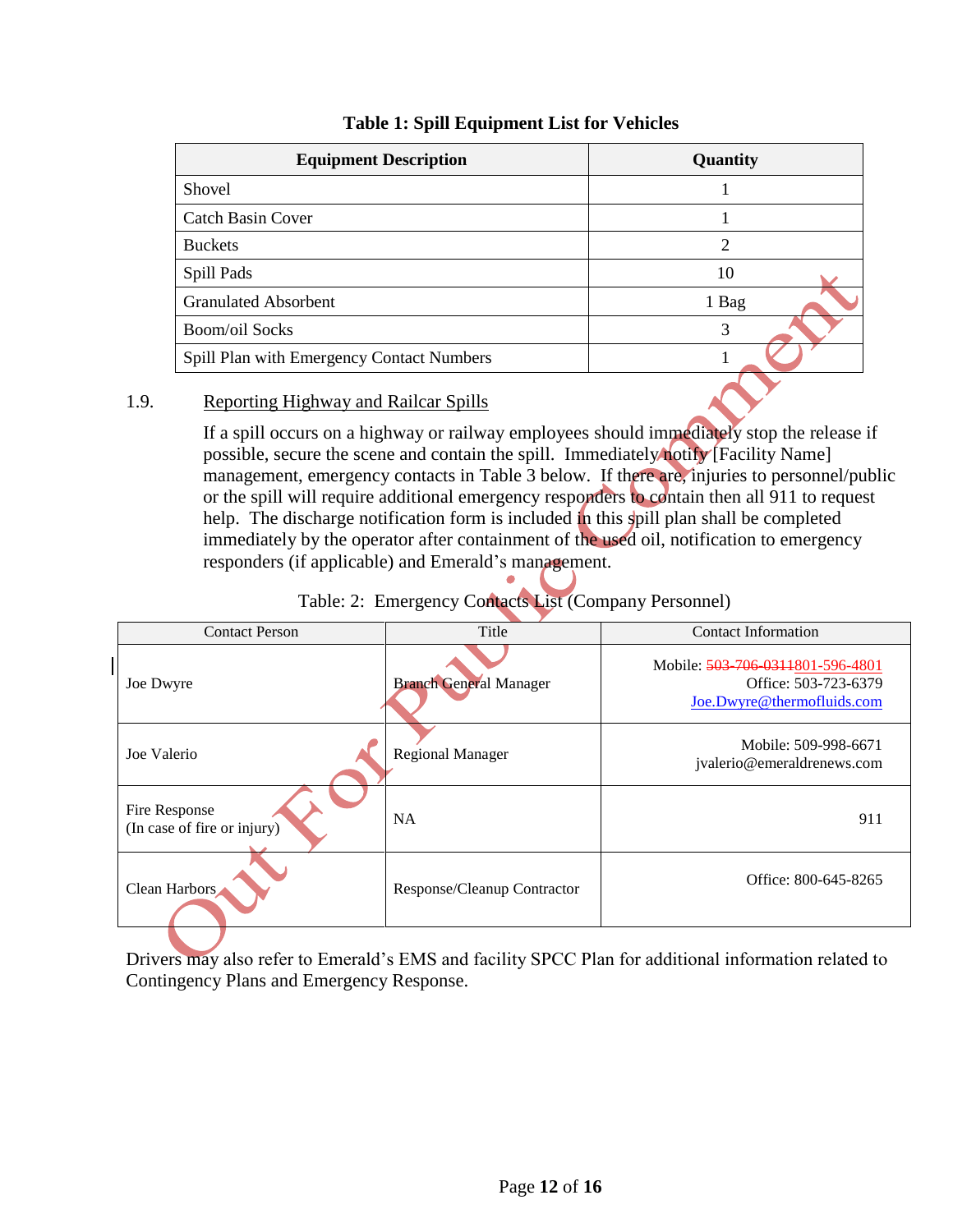# **Attachment 2**

# **Emerald Services Rail Car Loading and Unloading Procedures**

The following procedure is designed to ensure that all railcars containing used oil and non-regulated waste are loaded safely and in compliance with all applicable regulations in order to minimize the potential for spills.

Emerald is not allowed to perform transfers outside of five railcar lengths away from containment pad. Furthermore, if the railcar is not over the containment pad the green pool must be used for containment.

Two people with knowledge of loading and offloading procedures must be present during loading or off-loading. If, at any time, one of the people must leave the operation, the operation must be stopped until a second qualified person is available.

#### **Rail Car Loading and Unloading Procedure**

- 1. Lock-out track with derailers at both ends of the rail spur so train operators know not to move any railcars on the spur during offloading.
- 2. Place railcar chocks on both sides of the wheels of the railcar while offloading.
- 3. Lay out black containment mat and position truck over the mat.
- 4. Set truck parking brake and chock both sides of one wheel of the truck to prevent accidental movement.
- 5. Ensure adequate spill response equipment is readily accessible. Including but not limited to:
	- a. 1 box of absorbent pads
	- b. 1 bag of oil-dri
	- c. 2 oil boom socks
	- d. 1 shovel
	- e. 1 empty 55 gallon open top drum.
	- f.1 broom
- 6. Prior to railcar loading, fill out the Railcar Used Oil Transfer Log (Attachment 1).
- 7. Take a beginning reading on truck to determine volume to be transferred.
- 8. Unsecure railcar manway/top hatch by removing I-bolts using a pipe wrench.
- 9. Open manway/top hatch and take a beginning reading on the rail car by using a tape measure and verifying the current railcar measurements with the railcar strapping chart to ensure there is enough space available for transfer.
- 10. One person must remain on top of the railcar and one person must remain at the tank truck connection at all times during transfer.
- 11. Hoist opposite end of hose up to railcar hatch, uncap hose end, and insert into railcar. The top man must hold the hose in place while transferring or a fill lid must be used.
- 12. Secure hose with bungee to the side of the railcar.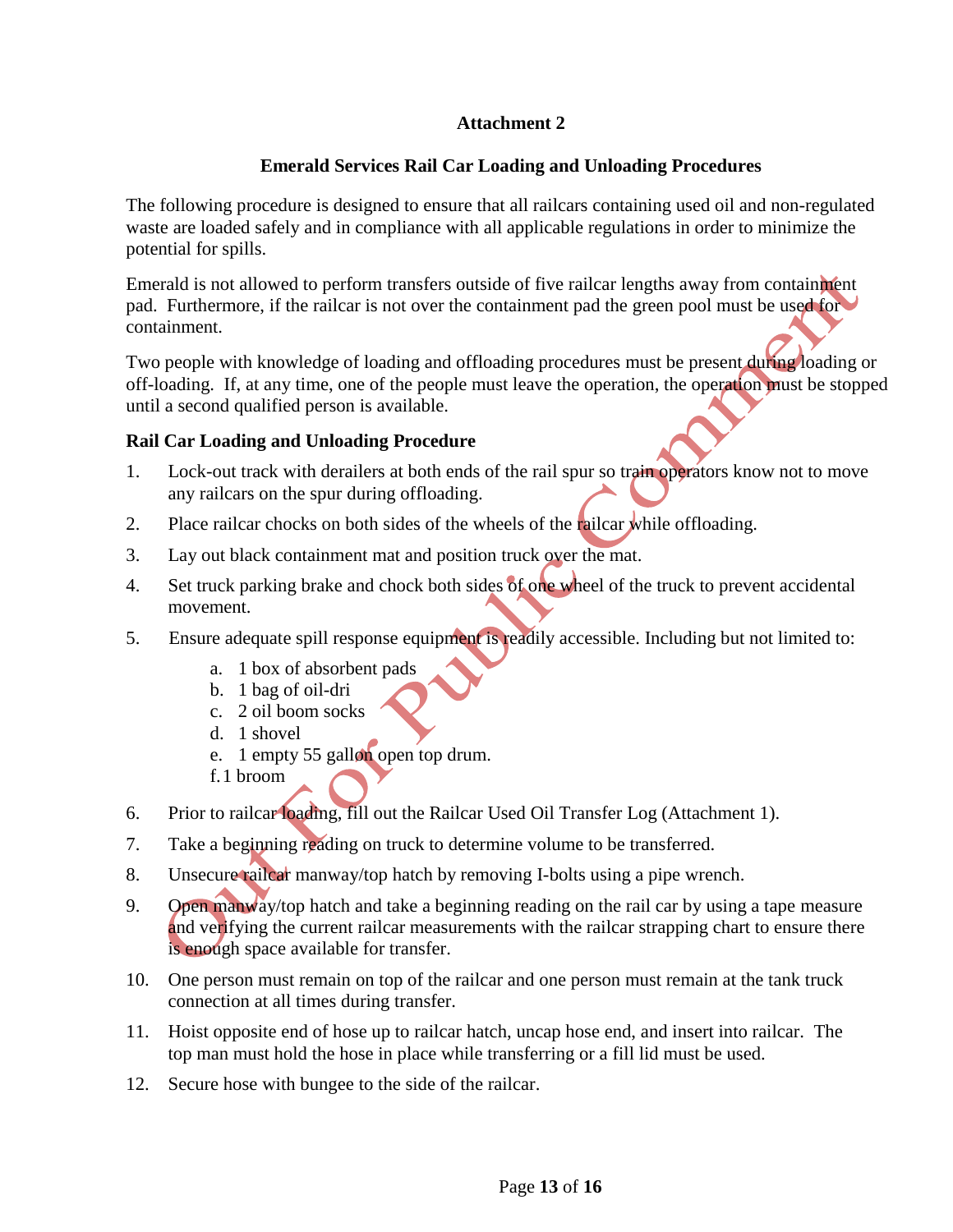- 13. Check the cam lock gaskets for integrity and secure the cam lock ears down with a bungee.
- 14. Proceed with transfer operation.
- 15. Top man shall notify second operator immediately if the railcar appears to be filling to a level higher than expected so the operation can be stopped.
- 16. After transfer is complete, clear the hose of any material.
- 17. Cap and plug all hoses to prevent drips
- 18. Close and secure the railcar hatch.
- 19. Complete all necessary paperwork and checklists including:
	- a) Load transfer BOLs;
	- b) Railcar inspections;
	- c) Railcar loading log.
- 20. Insure all tank files are updated after each transfer is completed.
- 21. Clear area of all safety equipment and clean area of any spills or drips prior to departing transfer area.

DEN

- 22. Remove locks from rail switches at both ends.
- 23. Remove derailers and railcar chocks.
- 24. Verify that items are stored in the shed and the shed before leaving the rail yard.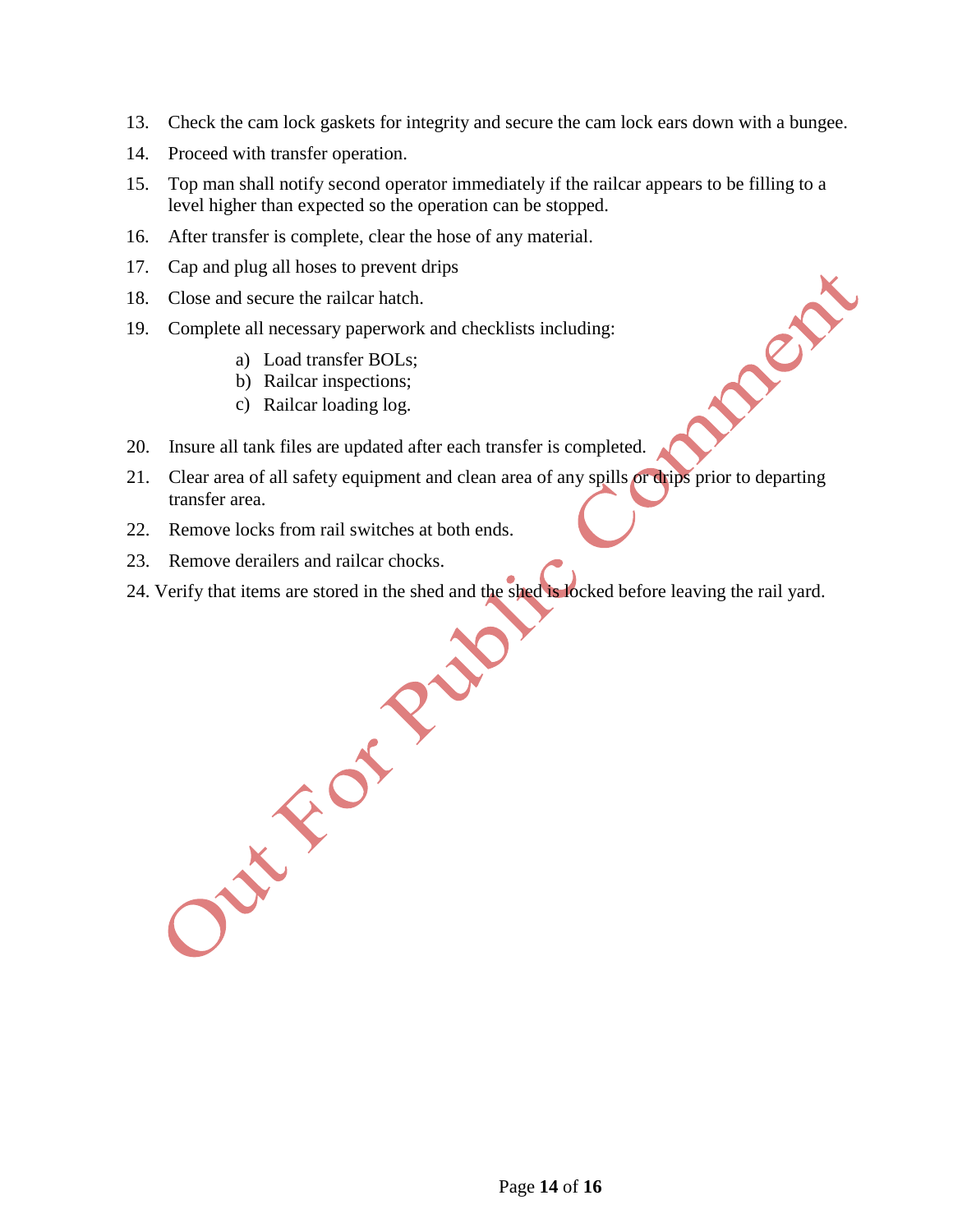# **Attachment 3**

# **Emerald Services Container/Tank Sampling Procedures Used Oil Collection**

#### **Required Equipment**

COLIWASA Sampling Device:

Glass/Polypropylene/ plastic type tube or "tank" sampler.

#### **Sampling Procedure**

#### **Collection – Small Tanks and Containers**

#### **Step 1:**

Mark the customer name, date, and BOL number for the customer shipment on the lid of a sample container.

#### **Step 2:**

Lower the glass tube slowly into the liquid waste at a rate that allows the liquid level inside and outside the tube to equalize.

#### **Step 3:**

Place thumb over the end of the glass tube, and slowly withdraw glass tube from the liquid. Either wipe the exterior of the sampler tube with a disposable cloth or allow excess liquid to drain back into the used oil container/tank.

#### **Step 4:**

Discharge the sample by placing the lower end of the glass tube into a sample container.

#### **Step 5:**

When multiple containers of used oil are to be tested, up to 4-55 gallon containers may be composited into one sample container for CHLOR-D-TECT testing. For containers larger than 55 gallons, separate samples must be collected and tested for each container.

#### **Step 6:**

Screen sample(s) using appropriated halogen screening test kit(s) and manufacturer's instructions.

# **Step 7:**

If CHLOR-D-TECT result shows total halogens less than 1,000 ppm, then secure the lid on the sample container(s) and place the sample container(s) in a secure location in the truck, for ultimate delivery to the facility.

#### **Step 8:**

As appropriate, note that the used oil was tested and had an acceptable CHLOR-D-TECT result by checking the corresponding box on the BOL.